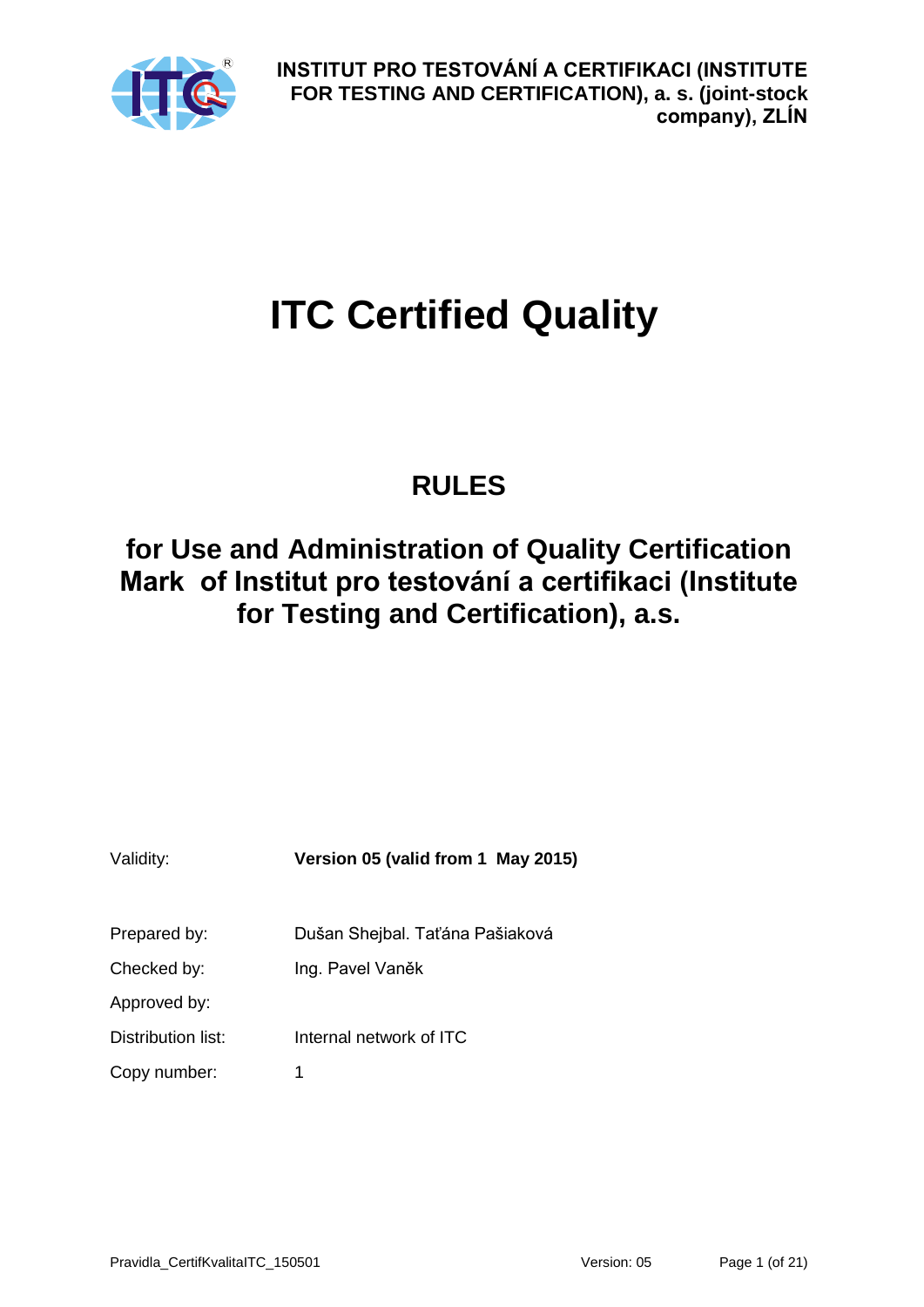

## **Table of Contents**

| $\mathbf 1$ |                                                                                        |  |  |  |  |
|-------------|----------------------------------------------------------------------------------------|--|--|--|--|
| 2           |                                                                                        |  |  |  |  |
| 3           | ITC Certified Quality Mark of the Institute for Testing and Certification, Joint-Stock |  |  |  |  |
| 4           |                                                                                        |  |  |  |  |
| 5           |                                                                                        |  |  |  |  |
| 6           |                                                                                        |  |  |  |  |
| 7           |                                                                                        |  |  |  |  |
| 8           |                                                                                        |  |  |  |  |
| 9           |                                                                                        |  |  |  |  |
| 9.1.        |                                                                                        |  |  |  |  |
| 9.2.        |                                                                                        |  |  |  |  |
| 9.3.        |                                                                                        |  |  |  |  |
| 9.4.        | PRIMARY ASSESSMENT of Manufacturing Process and Quality Assurance                      |  |  |  |  |
| 9.5.        |                                                                                        |  |  |  |  |
| 9.6.        | SURVEILLANCE of Product for Which the Licence for Mark Use was Issued 10               |  |  |  |  |
| 10          |                                                                                        |  |  |  |  |
| 10.1.       |                                                                                        |  |  |  |  |
| 10.2.       |                                                                                        |  |  |  |  |
|             | 11 Licence Suspension or Discontinuation, Withdrawal from Right to Use Licence 11      |  |  |  |  |
| 11.1.       |                                                                                        |  |  |  |  |
| 11.2.       |                                                                                        |  |  |  |  |
| 11.3.       |                                                                                        |  |  |  |  |
| 11.4.       |                                                                                        |  |  |  |  |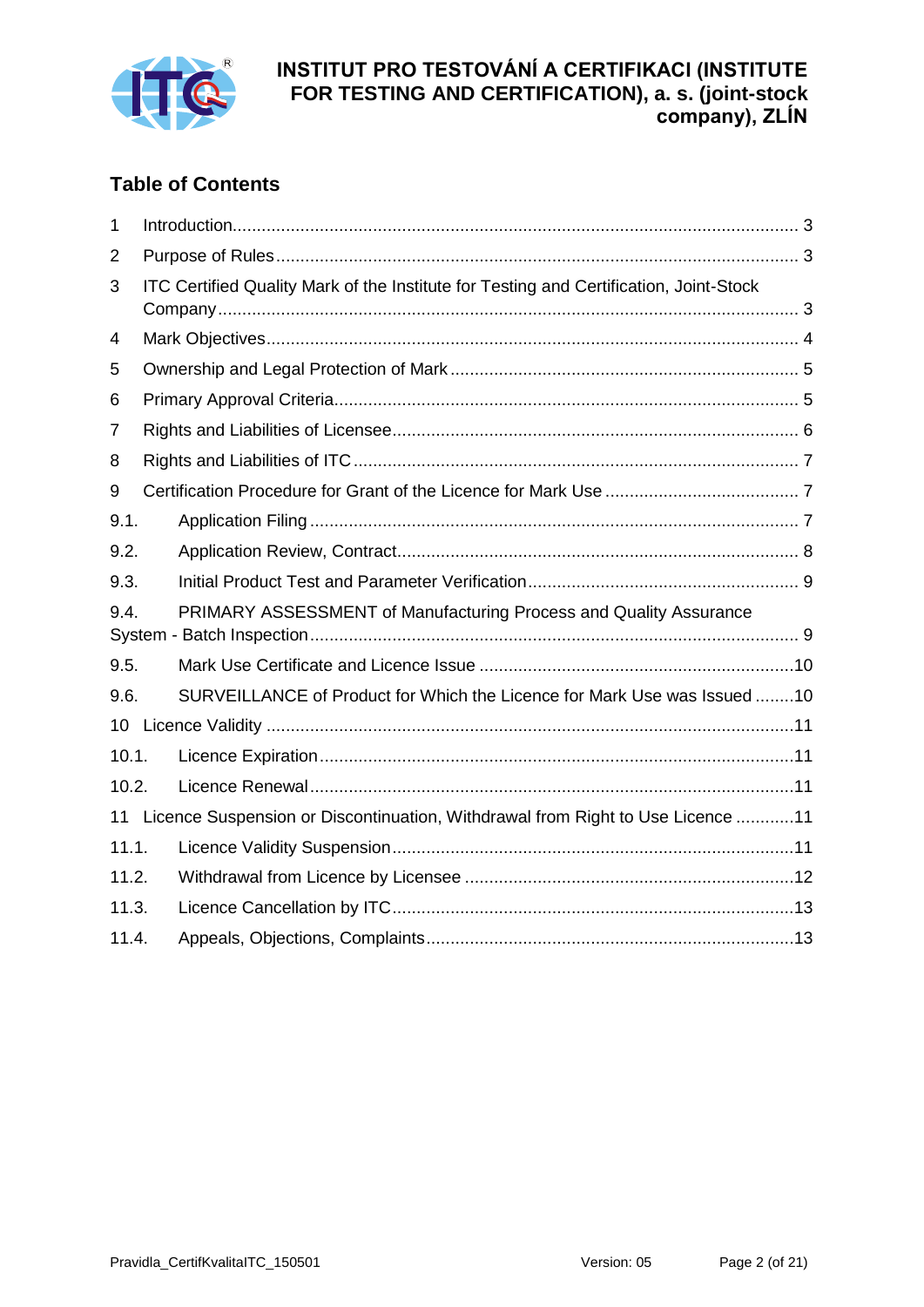

## <span id="page-2-0"></span>**1 INTRODUCTION**

These rules for use and management of the Quality Certification Mark of the Institute for Testing and Certification, joint-stock company "**ITC Certified Quality"** (hereinafter the "Rules") are defined in compliance with the requirements of the international standard ISO/IEC 17030 *Conformity assessment – General requirements for third-party marks of conformity,* amending the former approach and procedures of the Institute related to granting of licences for use of the ITC certification marks to make them compliant with this internationally recognized standard.

## <span id="page-2-1"></span>**2 PURPOSE OF RULES**

The objective of the Rules herein is to define in a binding form the following:

- a) Procedures and conditions of issue, assurance and use, or limitation of use, of the ITC certified quality mark issued by the Institute. – "**ITC Certified Quality**" mark.
- b) The relations between the Institute for Testing and Certification, joint-stock company, with registered offices at Zlín, třída Tomáše Bati 299, Louky, 763 02 Zlín, Czech Republic, Business ID 47910381, VAT ID CZ47910381, entered in the Commercial Register of the Regional Court in Brno, Section/File no B/1002, (hereinafter "**ITC**" or "Institute") and businesses, natural persons - businessmen or businesses - legal entities (hereinafter "**Companies**"), striving for obtaining the right to use the certification mark as defined in section a) above.
- c) Licensing conditions for use of the certification mark as defined in section a) above.

## <span id="page-2-2"></span>**3 ITC CERTIFIED QUALITY MARK OF THE INSTITUTE FOR TESTING AND CERTIFICATION, JOINT-STOCK COMPANY**

The certification mark of quality issued by the Institute for Testing and Certification, joint-stock company - "**ITC Certified Quality"** (hereinafter for the purpose hereof just the "Mark") is to be placed on products, in documents and publications to denote compliance with certain specific requirements. For graphic form of the Mark see Annex P1 hereto.

The mark is one of the third-party conformity marks in the sense of the ISO/IEC 17030 standard, fully respecting the requirements thereof. ITC is the independent third party in this case. ITC comprises Division 3 (the Certification Division) responsible for management of the Mark system.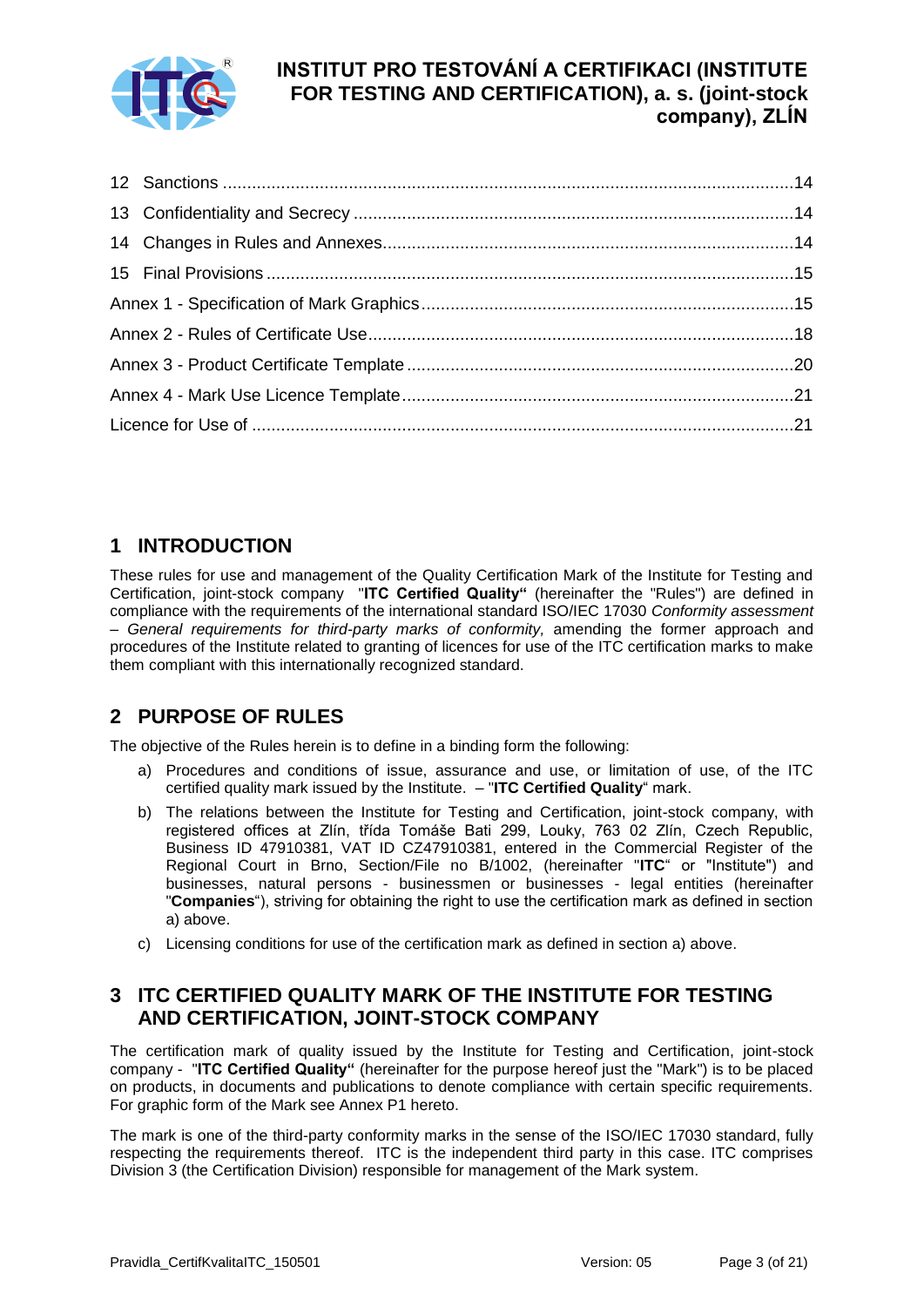

The Mark is mainly applicable to consumer goods of the food and non-food sectors including toys, textile and leather products and haberdashery, footwear, sports outfits and equipment, and further to products designed for contact with food and drinking water, LV electric appliances, building products, personal protective equipment and healthcare devices. The Mark is not applicable to medicinal products, transport means and building units.

The Mark is designed for placement on the product as such. Where this is not possible or practicable (exceptions may be represented by cases when placement of the Mark is not possible due to the physical dimensions of the product or where direct application is not appropriate for the product) then the Mark is placed on the package, on an attached tag, in the instructions for use of the product or in the accompanying product documentation.

The placing of the ITC quality mark on a product does not preclude the use of other certification marks, or the required CE mark of conformity as for the specified products.

If the Mark relates only to some parts of the product, ITC shall lay down in the specific Licensing Agreement the specific rules minimising the possibility of false or misleading interpretation within the meaning of the validity of the Mark for the whole product.

The references to the Mark may also be indicated in the documentation, the Company promotional materials, etc. When using or reproducing the Mark of any size, the Company is obliged to comply with the colour schemes, type font, and ratios given by the representations in Annex P1.

Use of the Mark is not compulsory in any area of product distribution or application. This, however, does not exclude the possibility of concluding an agreement between market players including product marking with ITC Certified Quality among the business terms and conditions of the client-contractor relations. On the contrary, agreements of this kind are desirable, as they help fulfil the objectives of the Mark.

The Mark may only be attached to the products in case of which the system administrator, i.e. the ITC Certification Division, verified the long-term ability to maintain conformity with the requirements for safety and quality of products, including for example performance, design, reliability and guaranteed storage period, hygienic and safety parameters, and the environmental impact.

The assessment of product conformity with the specific requirements is performed in compliance with the Rules herein by the qualified employees of the Certification Division of ITC the management system.

The Mark does not substitute the obligatory procedures of the specified products conformity assessment arising from Act No. 22/1997 Coll., as subsequently amended, and the implementing orders of the Government of the Czech Republic.

## <span id="page-3-0"></span>**4 MARK OBJECTIVES**

The most important objective of use of the Mark is to gain the confidence of the market, especially of the customers and end users, in the products the Mark is related to.

The means for the achievement of the said state are the following aspects of the Mark:

- a) A simple way of providing information about the level of safety and quality of the product to all stakeholders;
- b) Support for cooperation and communication between clients and contractors for the purpose of obtaining competitive products with high safety and quality standards;
- c) Improved image and support for marketing of high-standard products in replacement of products only meeting the minimum necessary legislative requirements;
- d) Information about successful assessment of the product conformity with specified legislative and technical requirements.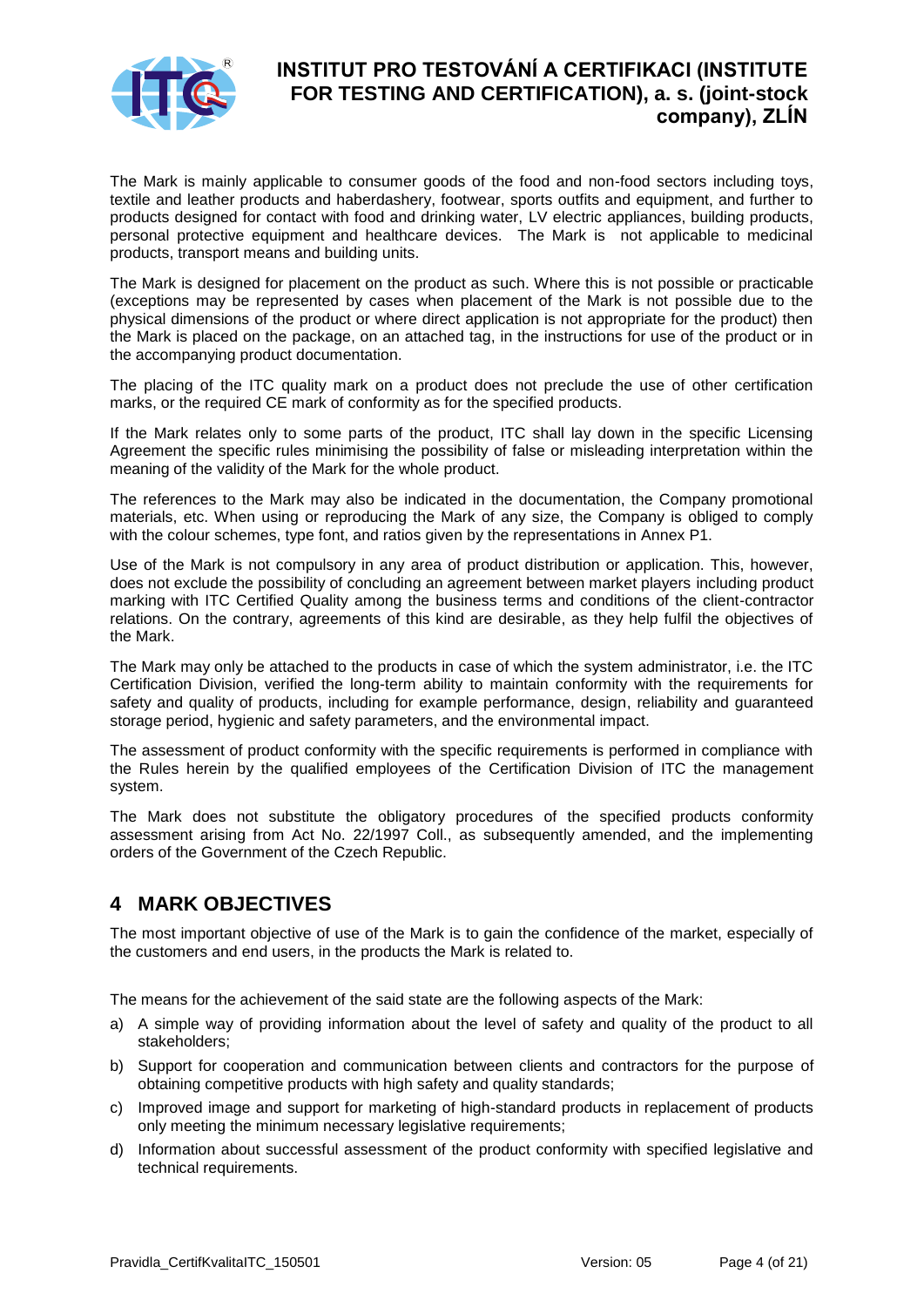

## <span id="page-4-0"></span>**5 OWNERSHIP AND LEGAL PROTECTION OF MARK**

ITC is the sole owner of legal ownership rights to the Mark. The Mark is registered and legally protected.

ITC is also the sole issuer of the Mark and the only entity eligible to grant the right to its use. Other entities may only be authorised to use the Mark on request and solely in the form of licence and under the terms and conditions laid down herein.

The licensee is contractually bound to observe these Rules. Any breach of these Rules will temporarily or permanently annul the right of the licensee to use the Mark (see the measures described in Chapter 11 below herein).

## <span id="page-4-1"></span>**6 PRIMARY APPROVAL CRITERIA**

The physical or legal persons (Companies) who produce or trade in the products the respective Mark is intended for are entitled to apply for the licence to use the Mark.

Companies may only obtain the licence is they completely accept these Rules including annexes forming an integral part hereof. Technical requirements for product properties, or characteristics of technological processes, are defined for every particular product by a binding technical specification forming an integral part of the contractual relationship between ITC and the respective Company. When assessing conformity for the purpose of the Mark issue certification scheme 2 pursuant to ČSN EN ISO/IEC 17067:2014 standard is applied: "This scheme includes surveillance, periodic marketed product sampling and analysing for the purpose of checking whether the produced items comply with the specified requirements as initially confirmed." The scope of conformity assessment activities for the Mark issue - product inspections, tests and analyses - is defined on the basis of the product typology and number in the individual product review activity contract.

The Mark may only be used by the companies licensed by ITC for that purpose. The use of the Mark is only permitted in compliance with the conditions laid down herein, which must be respective by the licensee under any circumstances.

The right to use the Mark on the products is conditional upon the satisfactory completion of the certification procedure, the results of regular checks and random checks of the products performed within the scope of supervision, and the fulfilment of the conditions laid down in the Rules herein.

The Companies may obtain the authorisation to use the Mark only with respect to the products:

- a) Marketed by the Company in compliance with all legislative requirements of the Czech Republic or the EU Member State where the product was marketed. This provision does not apply if the Company declares and documents in the contract that the product is exclusively made for countries outside the EU and the European Free Trade Association (EFTA) territory;
- b) Proved by evaluation, testing and experimental analysis performed by ITC to comply with the requirements for safety and quality laid down in the technical specification binding for the product. The technical specification of the product representing the subject of the contract must include both the applicable requirements of national and international legislative standards and the requirements laid down by ITC for the particular product(s);
- c) With ITC confirmed successful batch inspection;
- d) For which ITC issued the product certificate confirming product compliance with the requirements of the respective binding technical specification applicable to the product in question.

The tests and checks must be performed in the laboratories of ITC or on the premises agreed by ITC and the Company applying for the licence.

The right of the Mark use is not transferable to any other entity (company). In the case of the company merger or acquisition (change of owner) the right of the Mark use ceases. The licensee is liable to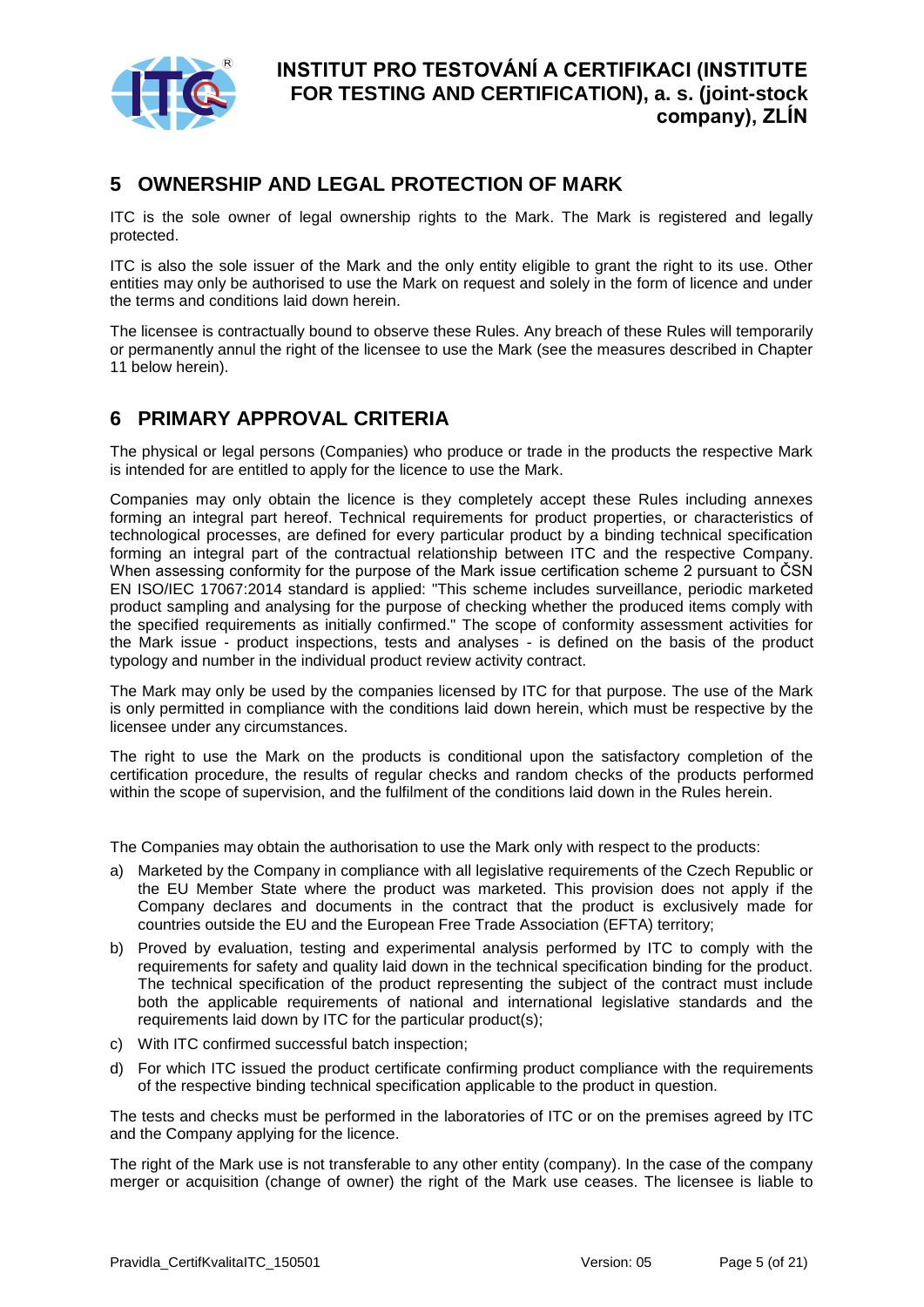

inform ITC without undue delay about any change in the company structure, address or organisational form. On the basis of analysis of the situation ITC will decide about administrative and/or technical measures necessary for continued right to use of the Mark.

The Company may only use the Mark in the format (graphic representation, colours and dimensions) specified by ITC, and described in Annex 1 hereto. Copying of the Mark for a purpose other than specified in the licensing contract is not permitted and is considered violation of ownership rights of ITC to the Mark.

The ITC quality mark may only be used as a whole. Use of any separate part of the Mark in electronic or printed format is prohibited.

Sales support of the products bearing the Mark by the licensee may include reference to the right to the Mark use. The licensee is however liable to prevent any incorrect interpretation of the Mark purpose and use.

In order to avoid any misunderstanding, the Company shall be obliged to send ITC before the publication of the advertising and/or information used to promote the sale of products the detailed presentation of the contents of documents and wait for the written opinion of ITC approving or rejecting the proposal.

## <span id="page-5-0"></span>**7 RIGHTS AND LIABILITIES OF LICENSEE**

The Company holding the licence to use the Mark shall be entitled to:

- Publish information about acquisition of the right to use the Mark in the manner considered most appropriate by the Company but only in relation to the products for which the licence has been obtained;
- Place or have the Mark placed on the respective products or their package and their accompanying documentation.

The licence to use the Mark granted by ITC does not relieve the Company from liability to comply with all the legal obligations related to the supplied products, including the contractual obligations towards the Company's clients.

The Company holding the licence is the sole entity liable for the observance of the Rules herein including their annexes and ITC shall be held liable in this respect to neither any third parties nor end users.

#### **The holder of the licence for use of the Mark is bound to**:

- Archive certificates and technical documentation on the basis of which the certificates were issued at least for 5 years from the respective product manufacture discontinuation,
- Only place the Mark on products for which the licence has been issued,
- Assure all products marketed with the Mark to possess identical characteristics as the product type submitted to ITC for initial assessment, tests and analyses, make, manufacture and import just products identical with the certified type for which the licence to use the Mark was issued;
- Perform output checks of the products bearing the Mark, keep record of the checks and provide them on request to ITC representatives for the purpose of surveillance;
- Inform ITC about any product change and submit the changed sample for assessment. ITC shall in such case be liable to perform tests necessary for the decision about further use of the Mark and the licensee is bound to remove deviations (nonconformities) caused by the implemented modifications;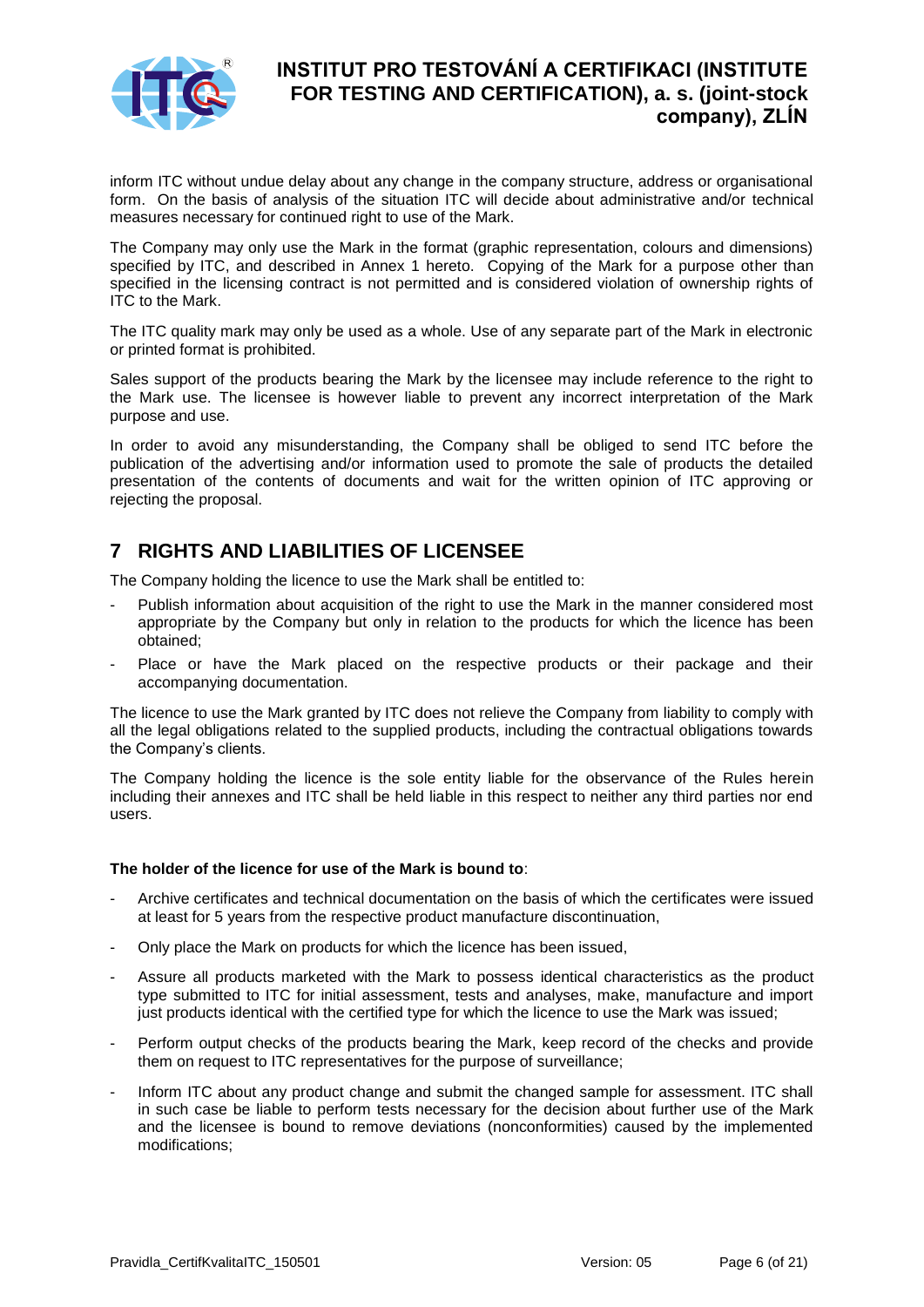

- Clearly distinguish in the price lists, catalogues and publicity materials products holding the right to use the Mark from the other products to eliminate the risk of incorrect interpretation of the right to use the Mark;
- Respect conditions following from these Rules;
- Provide ITC with the necessary assistance to enable inspection and surveillance visits to the manufacturing, testing and storage areas with the products holding the right to use the Mark for the purpose of review of their compliance with the requirements of the applicable specification;
- Allow ITC to take samples of products or their parts in the manufacturing, storage or installation areas, or on the market, for the purpose of confirmation of the product compliance with the certified type for which the right to use the Mark was issued;
- Keep record of complaints related to the Mark bearing products or the Mark as such, implement and record remedial measures, and provide the complaint protocols to ITC for review on request;
- Pay annual licence fee for use of the Mark:
- Reimburse the costs of initial assessment and subsequent surveillance.

The licence for use of the Mark issued by ITC (for products conforming to the necessary requirements) does not mean that ITC assures safety of the whole production. This mainly applies to the cases when the production is different from the ITC certified product type.

## <span id="page-6-0"></span>**8 RIGHTS AND LIABILITIES OF ITC**

ITC assures public availability of information about issued, suspended and withdrawn licences and certificates through the database of certificates accessible on the web site of ITC in the database search section – certificates [\(http://www.itczlin.cz/databaze-certifikatu-vyrobku-2.php\)](http://www.itczlin.cz/databaze-certifikatu-vyrobku-2.php). ITC agrees to support and disseminate Mark information through direct communications, advertising, informative seminars, publications, specialised publications, press etc.

ITC shall assure confidentiality of all information, data or other accumulated records of the nature of industrial or business secret required from the Company (applicant for or holder of the licence) throughout the period - process - of the Mark obtaining and use. This does not affect the reporting liability in relation to the Institute for Technical Standardization and the Czech Business Inspection in legislatively stipulated cases.

## <span id="page-6-1"></span>**9 CERTIFICATION PROCEDURE FOR GRANT OF THE LICENCE FOR MARK USE**

#### <span id="page-6-2"></span>**9.1. APPLICATION FILING**

The company seeking the licence for the Mark use must file a written application, ideally by filling the ITC template form, available on www.itczlin.cz or in the printed format from the registered office of ITC. The company may also use another form on condition of its including complete information as in the ITC template form. The contact points for the application filing are the secretariat of the Certification Division of ITC or the Centre 330 (currently applicable contact data are to be obtained from www.itczlin.cz).

A separate application must be filed for every product (hereinafter for the purpose hereof called "Type") for which the company seeks the right to use the Mark, or the licence. A Type (or Type series) may include more versions of the product on condition of these being interrelated and their differences not affecting the level of safety and/or qualitative characteristics or the product purpose and function. Assessment of the effect of these differences between product versions on the safety and quality level of the particular product is exclusive power of ITC, who will finally decide about the eligibility to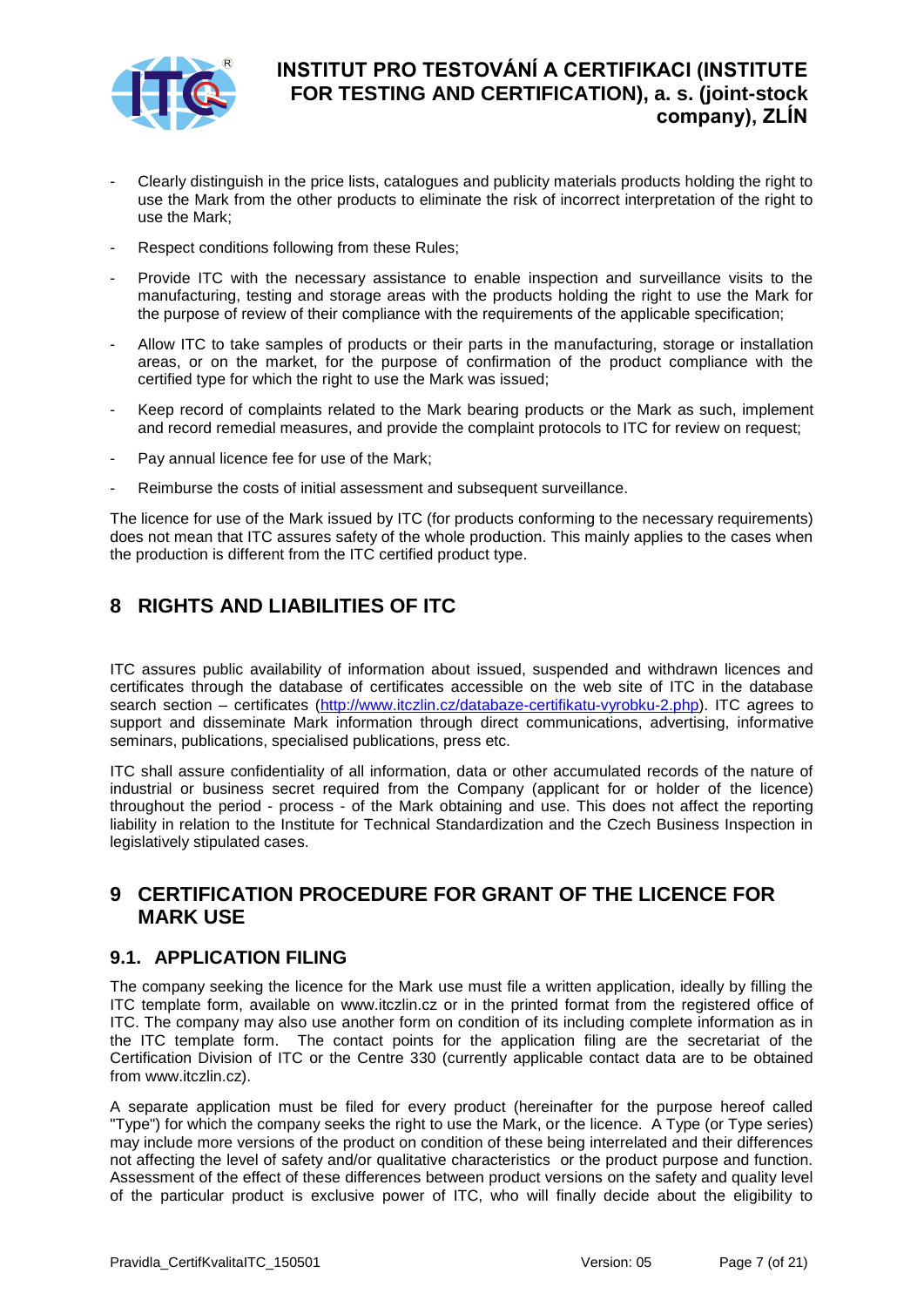

consider more product versions a single product type in the context of the application acceptance and technical documentation review.

The application shall at least include the following documents:

- Product name;
- Instruction for use, installation and maintenance, as the case may be;
- Potential limitations to the product use;
- Technical specification of the product;
- Drawing documentation where available;
- Place and method of manufacture;
- Target countries where the product will be sold;
- Methods and criteria by which the company will assure compliance of all pieces of the product with the product type for which the licence for the Mark use is sought.

### <span id="page-7-0"></span>**9.2.APPLICATION REVIEW, CONTRACT**

The application is registered by the Technical Secretariat of the ITC Certification Division. An expert appointed by the Director of the ITC Certification Division will perform a preliminary evaluation with a view to the verification of completeness and consistency of general information and submitted technical documents.

If, in opinion of ITC, the submitted documents are inadequate, inconsistent or insufficient, the certification procedure is suspended until the Company of the applicant does not meet the requirements for completing or modification of which it has been informed in writing by the appointed expert of ITC.

#### **Contract**

If the application review reveals no defects, ITC will officially inform the company of the applicant about the application acceptance and submit the draft contract including:

- a) The scope of conformity assessment;
- b) The price of the sampling, tests, analyses and all the required inspections for review of the product compliance with the applicable safety requirements:
- c) The price for the batch inspection performance;
- d) The price for the product certificate issue;
- e) Technical specification of the product or the price for preparation of binding technical specification where necessary;
- f) Date of completion of the certification procedure;
- g) Information about payment terms, usually including an advance payment specification;
- h) These Rules.

Continuation of the procedure of the licence grant, especially commencement of the tests and evaluation, is conditioned by consent of the applicant company with the proposed prices and written consent with these Rules including their annexes and the technical specification. The consent is expressed by the applicant company by execution of these Rules and the draft contract and by payment of the invoiced advances.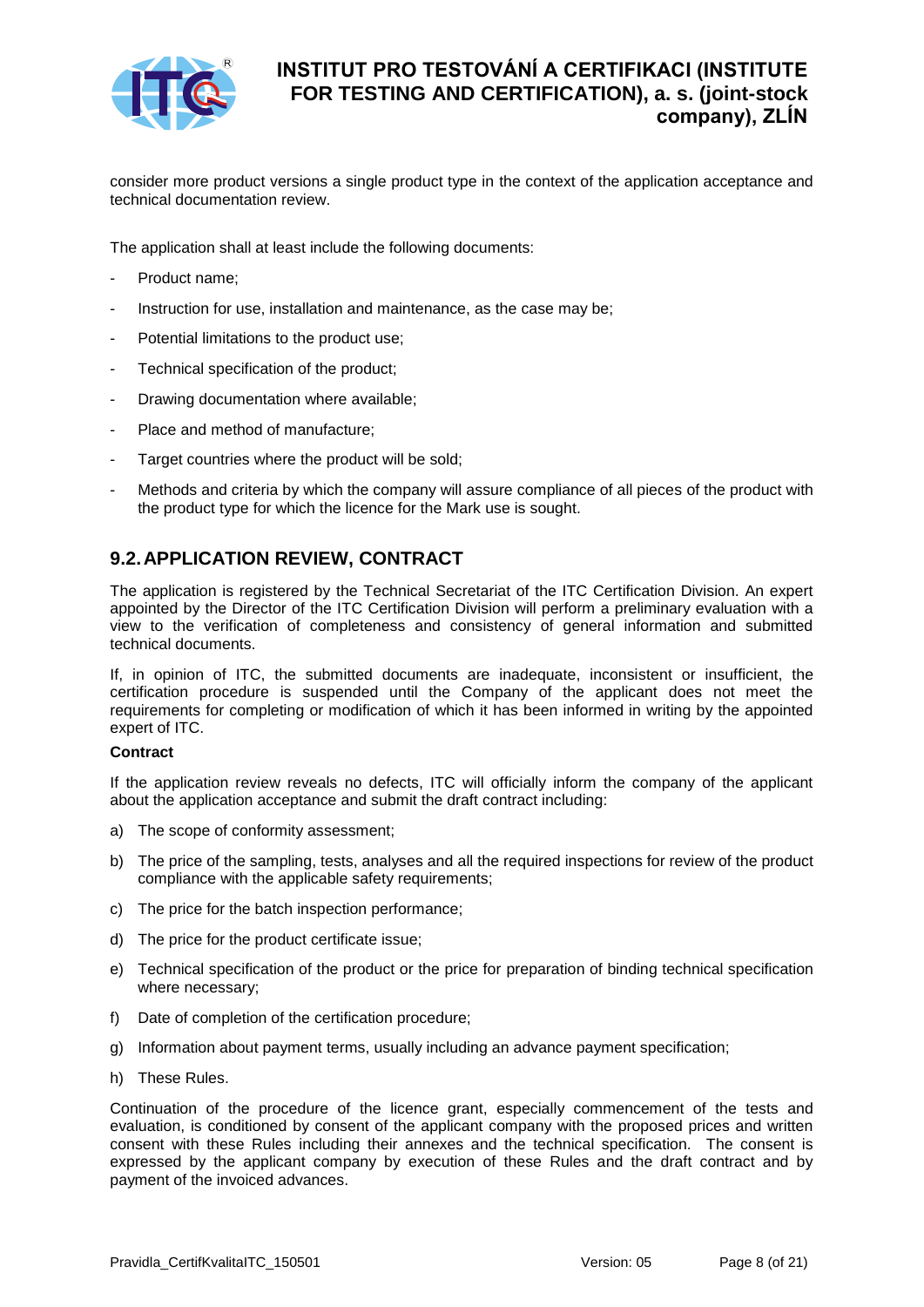

In specific cases where the products characteristics require so ITC only issues the proposal of the tests and analyses after a preliminary inspection visit to the place of the product manufacture, storage or installation. The preliminary inspection is performed in the scope agreed prior to the inspection commencement and charged to the applicant company in the agreed amount.

#### **Technical Specification**

If there is no binding technical specification for the product n question then ITC prepares one in cooperation with representatives of the applicant company pursuant to the following rules:

- a) In the case of harmonised products subject to the EU liability of conformity assessment pursuant to the new approach directives this specification should not omit any of the harmonised basic requirements for safety applicable to the product and its intended use.
- b) In the case of products outside the scope of this harmonisation the technical specification must respect all safety requirements in the sense of the Directive of the European Parliament and of the Council no 2001/95/EC on General Product Safety in the case of products imported from third countries, implemented in Act no 102/2001 Coll., on General Product Safety, as amended.
- c) The compulsory part of the specification is a definition of the scope and level of further requirements, limits or technological restrictions in excess of the scope of the basic requirements for safety as defined in sections a) and b) above. Specification of these requirements is exclusive competence of ITC.

The secretariat of the centre implementing the order submits the prepared specification to the statutory body of the applicant for approval and signature. Then the specification becomes part of the licensing procedure document dossier.

#### **Product Samples**

The conformity assessor responsible for the product requests provision or assures taking of a sufficient number of samples of the assessed product.

#### <span id="page-8-0"></span>**9.3.INITIAL PRODUCT TEST AND PARAMETER VERIFICATION**

The conformity assessor responsible for the product submits the samples for testing to the accredited testing laboratories of ITC. In specific cases the tests re performed in another venue agreed between ITC and the applicant company. The laboratories proceed and issue test protocols in compliance with the relevant requirements of ČSN EN ISO/IEC 17025 standard. All results are submitted to the conformity assessor who assesses the product conformity to the technical specification included in the contract.

#### <span id="page-8-1"></span>**9.4.PRIMARY ASSESSMENT OF MANUFACTURING PROCESS AND QUALITY ASSURANCE SYSTEM - BATCH INSPECTION**

In case of positive result of the Type conformity assessment with the technical specification, ITC shall perform the initial inspection of one production lot, e.g. by means of the testing of the selected parameters of random samples, or by the evaluation of the level of the output check and its results.

The inspection includes visit to the production site or the warehouses during which the engineers of ITC take several samples from the production lot according to the procedure determined in advance.

In the course of the inspection, ITC shall evaluate the elements of the quality management system that are related to the products for which the Company applies for the right to use the Mark.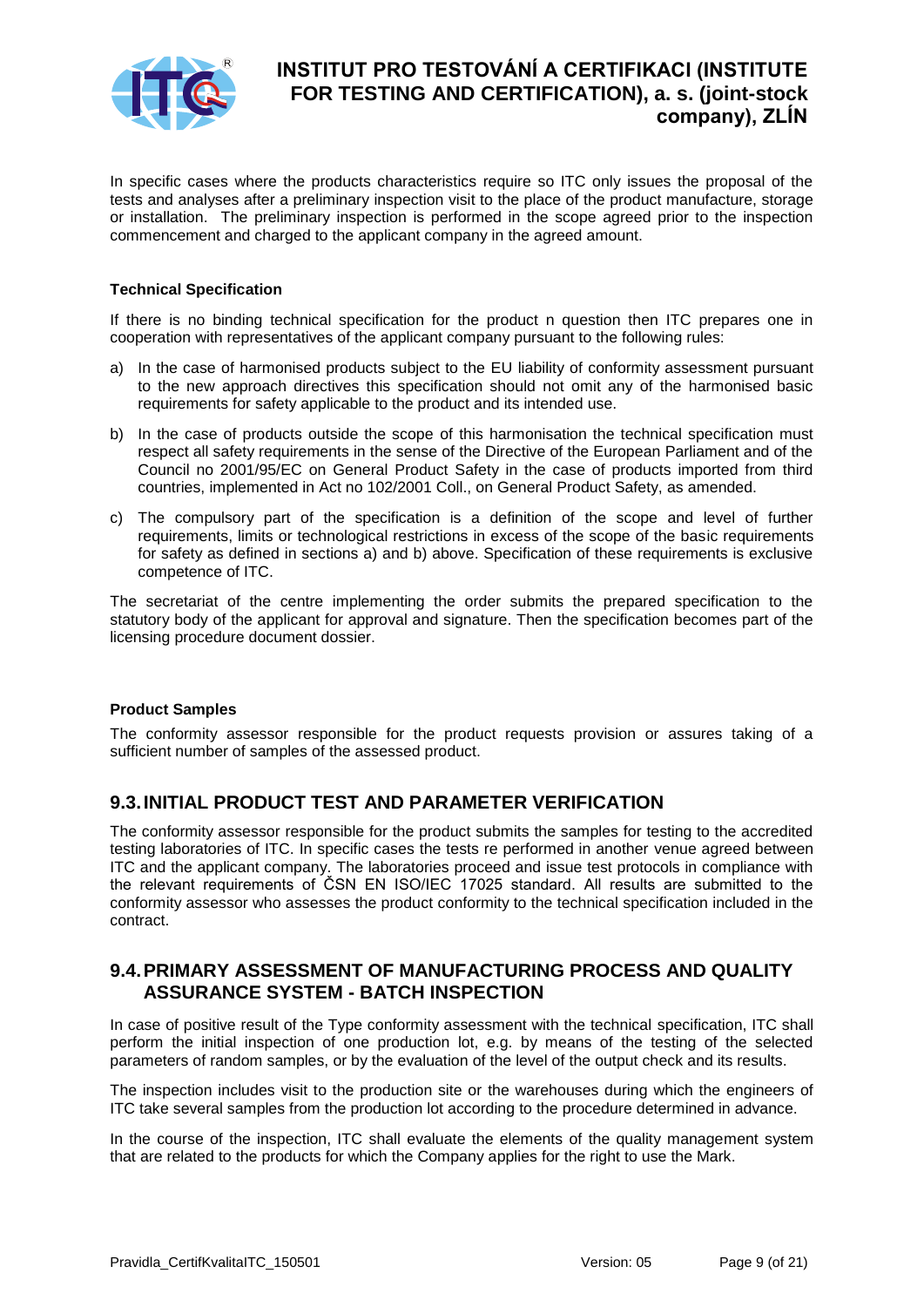

In case of inspection in the warehouses of the Company importing the products, an increased emphasis is placed on the statistically founded sampling and scope of testing of the samples from the production lot.

The selected samples shall be forwarded for the respective evaluation the scope of which is given in the specific dispatch notes of samples.

Upon the completion of the testing, ITC shall issue the inspection report summarising the results of the quality management evaluation and the results of the tests of collected samples.

The costs of the inspection are calculated by ITC on the basis of the hours necessary to be spent by the inspection, the related travel costs and the price of the tests. These costs are specified in the draft contract pursuant to Chapter 9.2 above.

### <span id="page-9-0"></span>**9.5.MARK USE CERTIFICATE AND LICENCE ISSUE**

On the basis of the sample conformity with the specification and successful progress of the batch inspection ITC issues the product certificate, see Annex 3 hereto, and submits it to the applicant company. The certificate validity is limited by its expiration date (the certificates are issued for 3 years) and positive results of interim inspections performed in the context of surveillance over compliance with the conditions laid down by these Rules (the surveillance procedure takes place periodically with the minimum periodicity of once a year).

ITC shall prepare the draft licensing agreement specifying the conditions of the use of the Mark and the method of payment of the licence fee and the Technical Secretariat of the ITC Certification Division shall send the draft to the statutory representative of the Company of the applicant for approval and signing.

Detailed conditions of the Mark use include the text placed in the defined section of the Mark (between the strips lining the upper and the lower edge of the Mark - see the "flexible text" in the figure in Annex 1 hereto) related to the product properties. Accurate wording of this text is decided by the Certification Division of ITC on the basis of the applicant company proposal.

The right to use the Mark is granted to the Company on the basis of the fulfilment of all the following conditions:

- Execution of these Rules and the related Annexes forming an integral part hereof;
- Execution of the licensing contract;
- Payment of the annual licensing fee for use of the Mark.

In case of negative results, the Company may apply for the licence to use the Mark for the given Type only after such modification of the product that ensures its conformity with the respective requirements of the technical specification.

The said request shall be regarded from the technical as well as economic point of view as a new application on the basis of which the whole procedure is repeated.

The determination of the scope of tests and verifications performed on the "modified type" with a view to confirming conformity with all the relevant safety requirements, while taking into account the results achieved before the modification, is within the exclusive power of ITC.

#### <span id="page-9-1"></span>**9.6.SURVEILLANCE OF PRODUCT FOR WHICH THE LICENCE FOR MARK USE WAS ISSUED**

ITC hereby reserves the right to surveillance over the product with the right to use the Mark. The purpose of the surveillance is assessment of permanent conformity of the product with the requirements of the specification included in the application and/or in the certificate and assurance of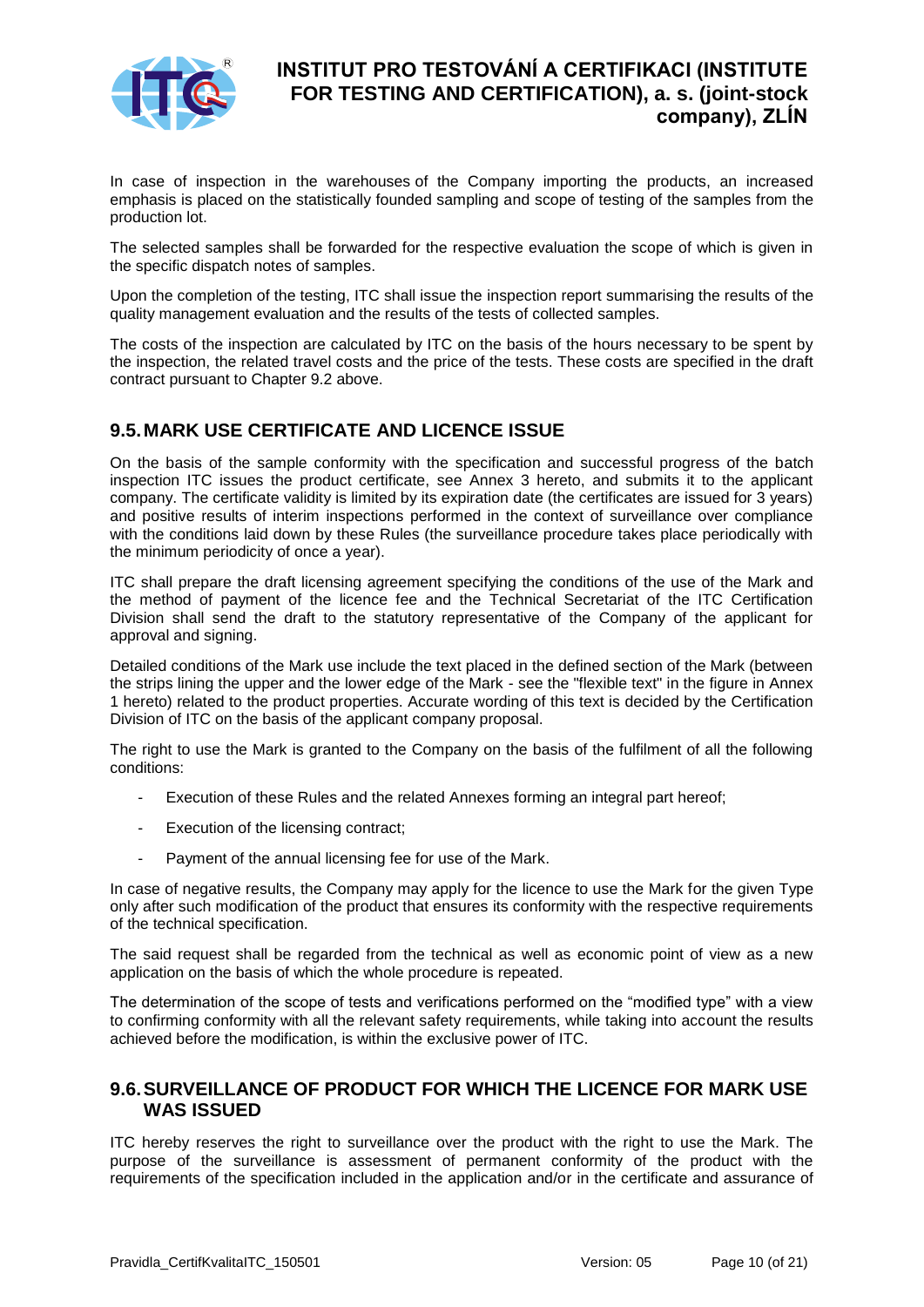

permanent credibility of the Mark. The conformity assessor (employee of ITC) performs periodic inspections in the context of the surveillance using the following procedures:

- Tests with minimum frequency of once a year and product property verifications against the issued licence for the Mark use on samples taken on the market (at the product sales point(s)). Selection of specific tests and verifications is exclusive competence of ITC. The tests and performed in *ITC laboratories or in another venue agreed between ITC and the licensee. An inspection protocol is issued with the test results.*
- Surveillance visits with the frequency of at least once a year in the place of the licensed Mark holding product manufacture, testing, storage or installation. The surveillance procedure is governed by the *Work Regulation of ITC C-00-08 Quality Assurance System Assessment.*
- This stage of product surveillance can be replaced with submission of a valid quality management system certificate pursuant to ISO 9001 by the licensee if:
	- 1. The certificate was issued by an accredited certification authority, and
	- 2. The certificate relates to the "ITC Certified Quality" licensed manufacture of the products in question.

*The price of the surveillance is specified by ITC on the basis of the product types and numbers submitted for the verification. The price is paid in full by the licensee.* 

## <span id="page-10-0"></span>**10 LICENCE VALIDITY**

#### <span id="page-10-1"></span>**10.1. LICENCE EXPIRATION**

The licence (the right to use the Mark) is valid for three years form the date of issue. The right to use the Mark expires after elapse of this period.

The said period may be shortened in case of withdrawal of the licence to use the Mark under the conditions laid down in the Rules herein.

#### <span id="page-10-2"></span>**10.2. LICENCE RENEWAL**

**Licence renewal** must be **requested in writing two months before** the existing licence expiration date. The template licence renewal form is available on www.itczlin.cz or in the registered offices of ITC.

## <span id="page-10-3"></span>**11 LICENCE SUSPENSION OR DISCONTINUATION, WITHDRAWAL FROM RIGHT TO USE LICENCE**

#### <span id="page-10-4"></span>**11.1. LICENCE VALIDITY SUSPENSION**

Licence suspension is a measure for protection of the Mark reputation and the system functionality. ITC will suspend the right to use the Mark in the following cases:

- On the basis of written request of the licensee for validity suspension for justified technical or organisational reasons;
- In the case of a delay in payment of the agreed fees;
- In the case of refusal of the licensee to undergo the surveillance visits and tests pursuant hereto;
- In the case of a finding that the product (or part of the product series) does not meet the requirements specified in the application.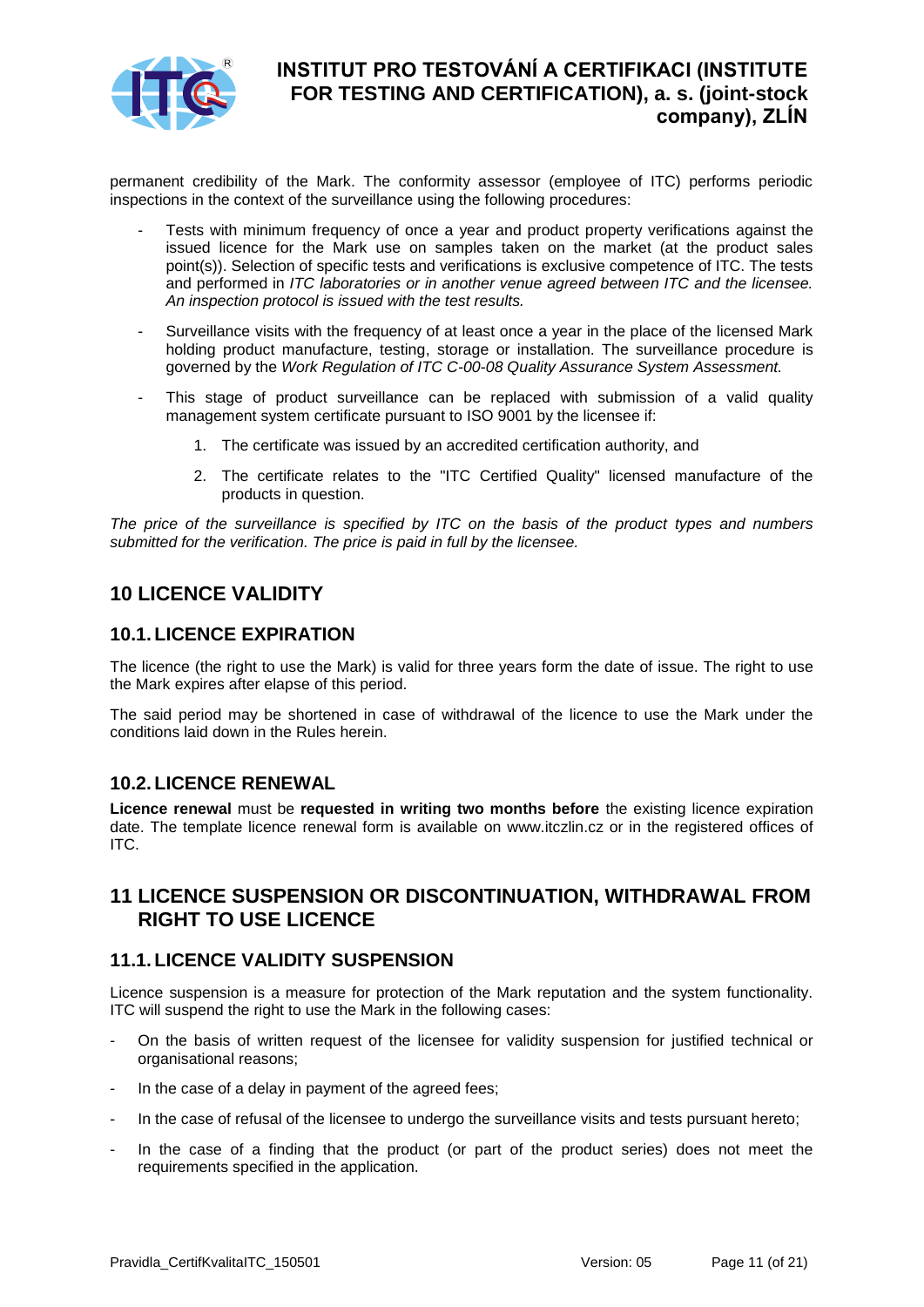

If the licence validity is suspended the licence is temporarily invalidated for the period of the suspension. ITC makes the licence suspension information public in the database of certificated on www.itczlin.cz and takes other measures as are deemed appropriate.

The maximum period for a licence suspension is 12 months. The decision about licence suspension is communicated to the respective licensee in writing. The communication includes the licence suspension justification, period and conditions to be fulfilled for the suspension to be cancelled and the licence validity to be renewed, including the deadline for remedy of the drawbacks or nonconformities.

If the causes for suspension are not within the prescribed time limit removed, ITC may agree with the Company upon another suspension of the validity, if the first suspension of the licence was stipulated for the period shorter than twelve months, or it may immediately withdraw the licence.

The Companies with the suspended licence shall:

- Not use the Mark until notification about the suspension cancellation:
- Take measures required by ITC for the purpose of remedy of the causes of the suspension.

ITC may also suspend a licence on the basis of third party complaint or petition. The complaint about insufficient safety of a Mark bearing product can be filed by any natural person or legal entity whose identification data may be kept confidential on its request.

ITC can check the grounds for the complaint by extraordinary surveillance visits or tests. In the case of unjustified complaint the price for the complaint review will be charged to the complainant; on the other hand if the tests justify the complaint then the costs will be charged to the licensee. The licensee shall be liable to pay the annual licence fee for use of the Mark even for the period of the licence suspension.

### <span id="page-11-0"></span>**11.2. WITHDRAWAL FROM LICENCE BY LICENSEE**

The Company shall be entitled to waive the right to use the Mark:

- a) If the Company does not accept any changes or revisions of these Rules;
- b) If the Company does not accept changed prices of ITC services;
- c) On the basis of written request for organisational or technical reasons (such as in the case of discontinuation of manufacture of the product for which the licence was granted,or in the case of bankruptcy or liquidation of the licensee)

Upon the waiver, the Company shall be obliged to:

- 1. Remove from the products, their packaging materials, technical and promotional documents all symbols and references to the licence for use of the Mark;
- 2. Withdraw (destruct) all documentation and promotional materials including any form of reference or symbols related to the licence for use of the Mark;
- 3. Inform ITC in writing in a documented manner (for example by registered letter) about fulfilment of these requirements in 60 days from the withdrawal date;
- 4. Return the original ITC certificate.

If the licensee fails to inform ITC in 60 days from waiver of the right to use the Mark about fulfilment of the liabilities pursuant to the previous paragraph then ITC is entitled to publish the information about the waiver of the right to use the Mark by the Company on the ITC web site or by other information means deemed appropriated by ITC. However, ITC may only do this after 15 days from informing the licensee in writing about its intention to publish this information.

This does not affect the right of ITC to apply in the usual way the legal protection of the registered Mark.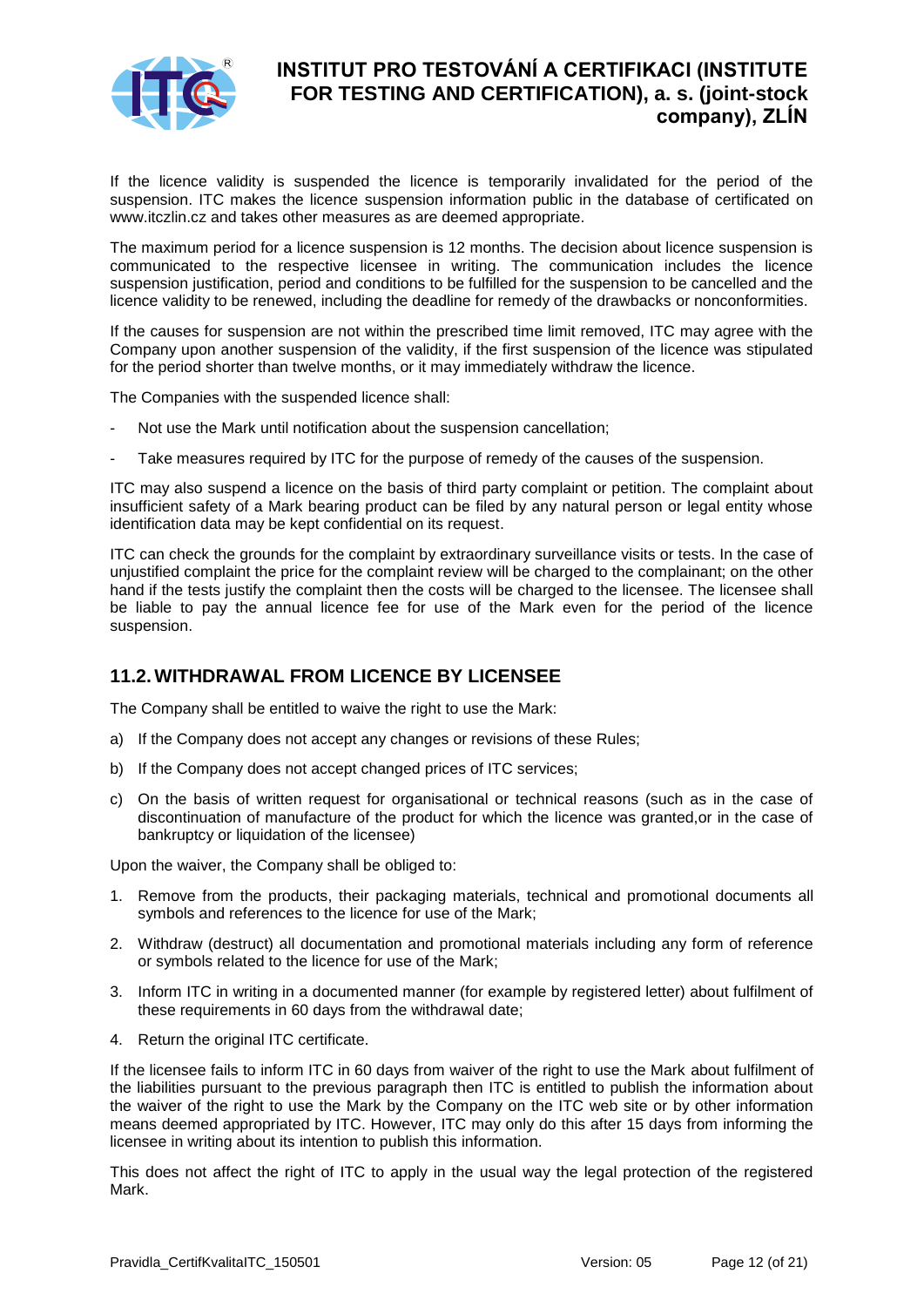

ITS reserves the right to refuse an application for the licence filed by an applicant company having waived the right to use the licence in the past. If ITC accepts such a new application of a company having withdrawn from a licence contract in the past then ITC can first do this after 6 months from the previous withdrawal.

## <span id="page-12-0"></span>**11.3. LICENCE CANCELLATION BY ITC**

ITC shall be entitled to withdraw the licence on the basis of the following grounds:

- a) Repeated violation of the requirements and procedures following from application of these Rules;
- b) Failed or insufficient remedy of the causes of the licence suspension after elapse of the maximum deadline of 12 months;
- c) Lack of cooperation on the part of the licensee;
- d) Unpaid financial liabilities due by the licensee;
- e) Discontinuation of the product or products for which the licence was issued, unless the company has already notified ITC about its intention to withdraw from the licence;
- f) Unauthorised use of the Mark by the licensee.

ITC shall notify the Company of its decision to withdraw the licence by registered letter specifying the grounds for and the obligations of the Company after the withdrawal of the licence.

Upon the withdrawal of the licence, the Company shall:

- 1. Remove from the products, their packaging materials, technical and promotional documents all symbols and references to the licence for use of the Mark;
- 2. Withdraw (destruct) all documentation and promotional materials including any form of reference or symbols related to the licence for use of the Mark
- 3. Inform ITC in writing in a documented manner (for example by registered letter) about fulfilment of these requirements in 60 days from the licence cancellation date;
- 4. Return the original ITC certificate.

If the licensee fails to inform ITC in 60 days from the licence cancellation about fulfilment of the liabilities pursuant to the previous paragraph then ITC is entitled to publish the information about the licence withdrawal on the ITC web site or by other information means deemed appropriated by ITC. However, ITC may only do this after 15 days from informing the licensee in writing about its intention to publish this information.

This does not affect the right of ITC to apply in the usual way the legal protection of the registered Mark.

### <span id="page-12-1"></span>**11.4. APPEALS, OBJECTIONS, COMPLAINTS**

ITC deals with appeals, objections, complaints and disputes submitted by its licensees. All complaints, appeals and objections are treated in compliance with the internal bylaw of ITC "Complaints", received and recorded by an authorised employee of ITC who issues a complaint protocol and submits it with the complaint to the certification division manager for settlement. Any complaint must be responded to in 10 days from its registration

Anonymous complaints are not settled, just recorded.

All external complaints are accepted if in writing and delivered by ordinary post to the following address:

Institut pro testování a certifikaci, a. s. or by e-mail: director@itczlin.cz;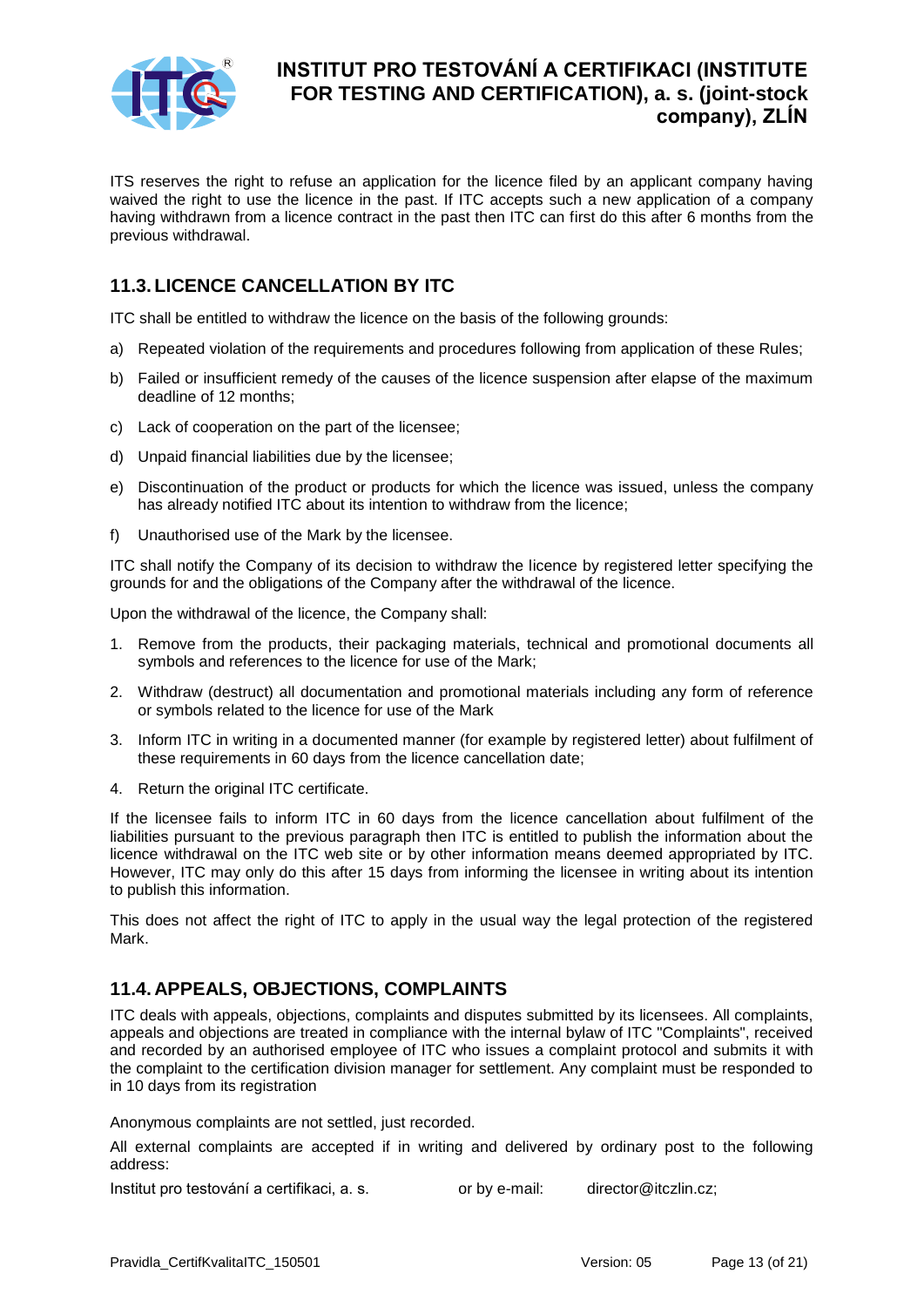

třída Tomáše Bati 299, Louky 763 02 Zlín

iskrivankova@itczlin.cz; jsimkova@itczlin.cz

For better identification the header of the letter or the subject of the e-mail should read "COMPLAINT".

The licensee whose licence was suspended or withdrawn by ITC may ask in writing for a meeting with ITC representatives in 15 days from the date of the written notification of the licence withdrawal.

## <span id="page-13-0"></span>**12 SANCTIONS**

If ITC finds any use of the Mark contrary to the manners specified under the Rules herein, or use that could bring the Mark into disrepute, it shall exercise forthwith any of the following sanctions:

- a) Temporary suspension of a licence for use of the Mark;
- b) Permanence licence cancellation;
- c) Non-renewal of licence.

If the licensee does not agree with the sanction imposed by ITC he may ask for a revision of the decision by written request delivered to ITC in 15 days from receipt of the notification related to the imposed sanction. The procedure described in article 11.5 is applied to settlement of these cases. Appeal.

In addition to the said immediate sanctions, ITC as the owner of the Mark shall be entitled to take any legal measures with a view to preventing any misuse of the Mark by the Companies or other third parties.

## <span id="page-13-1"></span>**13 CONFIDENTIALITY AND SECRECY**

When obtaining access to information needed by ITC for appropriate assessment of compliance with the requirements of "ITC Certified Quality" ITC keeps confidential all client information related to the assets of the licensee, except for the information shown in the certificate. The distinction between confidential and public information is made in the contract with the licence holder.

Providing or disclosing any part of the documentation to a third party is possible only with the written consent of the Company.

ITC assures public availability of information about issued, suspended and withdrawn licences and certificates through the database of certificates accessible on the web site of ITC in the database search section – certificates [\(http://www.itczlin.cz/databaze-certifikatu-vyrobku-2.php\)](http://www.itczlin.cz/databaze-certifikatu-vyrobku-2.php).

## <span id="page-13-2"></span>**14 CHANGES IN RULES AND ANNEXES**

ITC shall be entitled, in compliance with the up-to-date state of legislation, science and technology, to modify the Rules herein or the technical specifications related to the specific products – the subjects of the licence for the right to use the Mark.

Information about the currently valid wording of the Rules of the "ITC Certified Quality" service can be found on [www.itczlin.cz.](http://www.itczlin.cz/)

ITC reserves the right to unilateral modifications of the annexes to these Rules as it shall deem appropriate. ITC is liable to inform the licensee about the performed changes.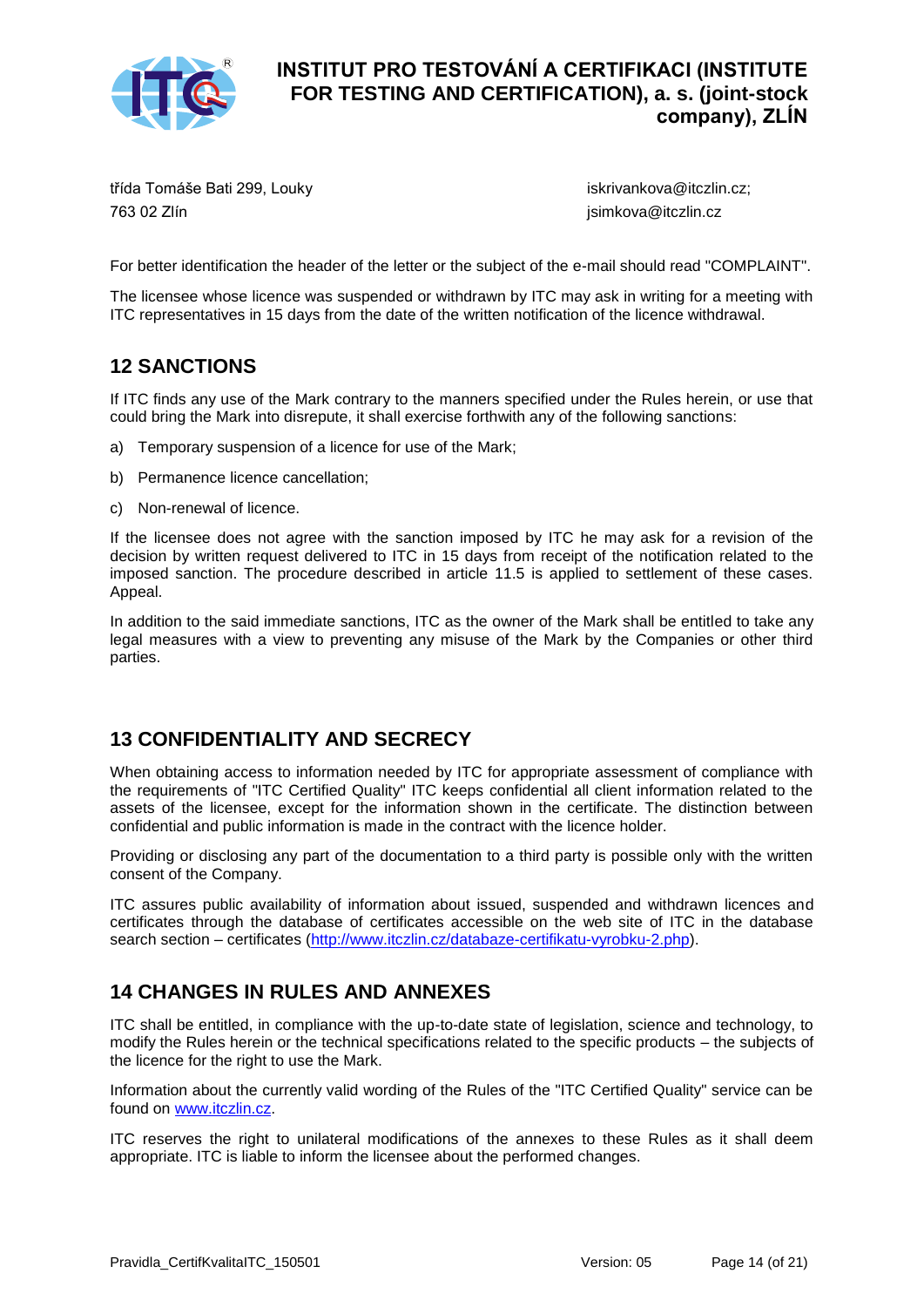

ITC is liable to inform the licensee in writing (for example by registered letter) about the performed changes and all modifications which the product must comply with. The manufacturer is liable to inform ITC by registered letter in three months whether the proposed changes are going to be respected by it. Non-agreement of the licensee with the implemented changes constitutes the reason for withdrawal from the licence in the sense of article 11.2 above herein.

The licensee is entitled to propose rules changes deemed appropriate by it. Acceptance/refusal of the proposals is exclusive right of ITC.

## <span id="page-14-0"></span>**15 FINAL PROVISIONS**

The Institute for Testing and Certification, a.s. as well as the Company seeking to obtain the right to use the certification mark declare they will conform to the provisions of the Rules herein in the course of the process of certification leading up to the issue of the Mark as well as in the period of use of the Mark by the Company on the basis of the issued certificate and the subsequently concluded Licensing Agreement.

The Rules herein relate only to the products for which the Company applies for the right to use the ITC Certified Quality mark and do not relate to other business relations possibly entered into by ITC and the Company.

In …………………, date: In Zlín, date:

Statutory representative of the Company *Name, signature and seal*

RNDr. Radomír Čevelík Deputy President of Management Board

## <span id="page-14-1"></span>**ANNEX 1 - SPECIFICATION OF MARK GRAPHICS**

#### **Templates for the certification mark in colours and in shades of grey.**

The detailing text between the strips marking the upper and the lower edge of the mark is optional (flexible text) and is formulated in the licence contract on the basis of agreement between the Mark user and ITC.

Example: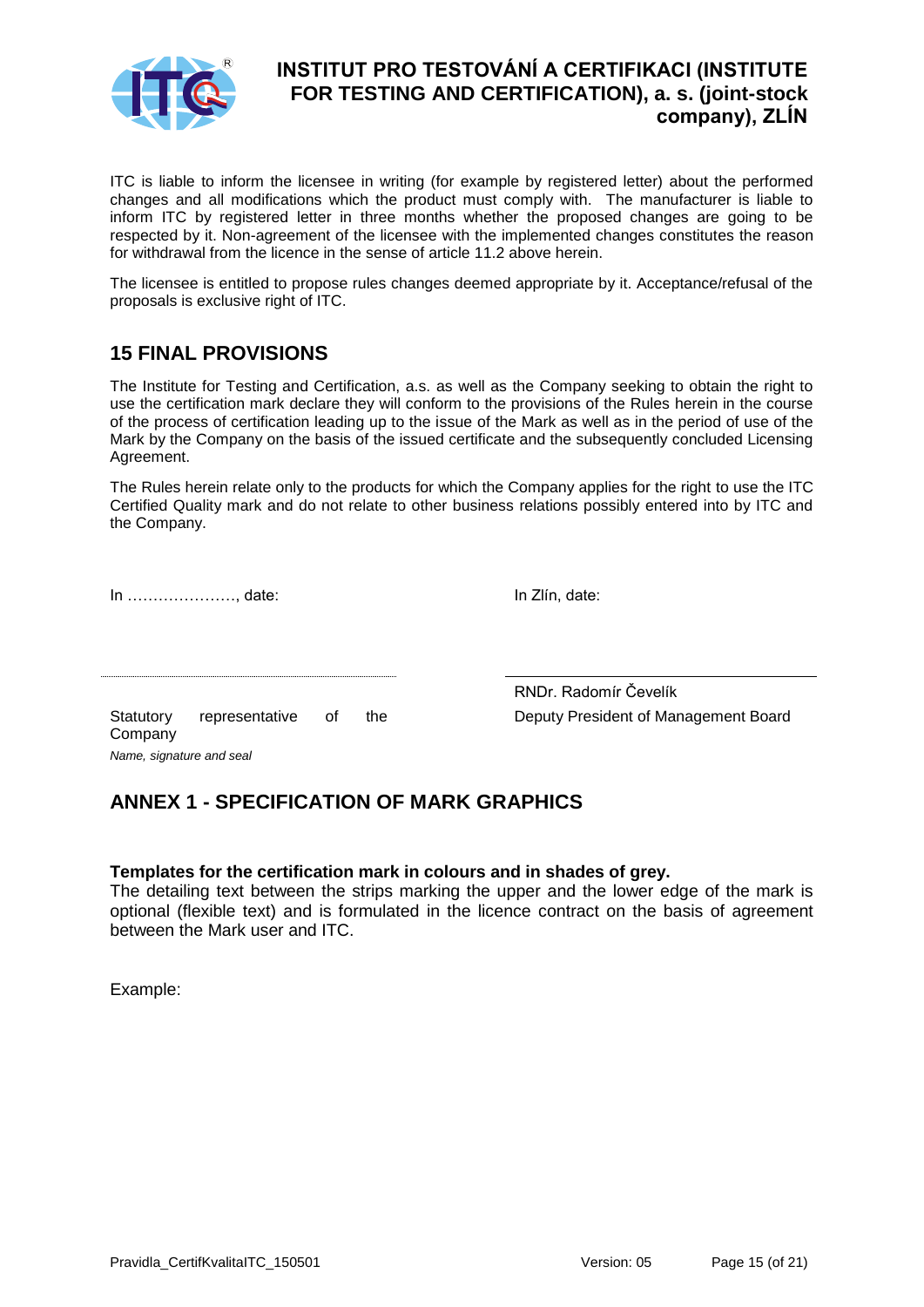



Template:

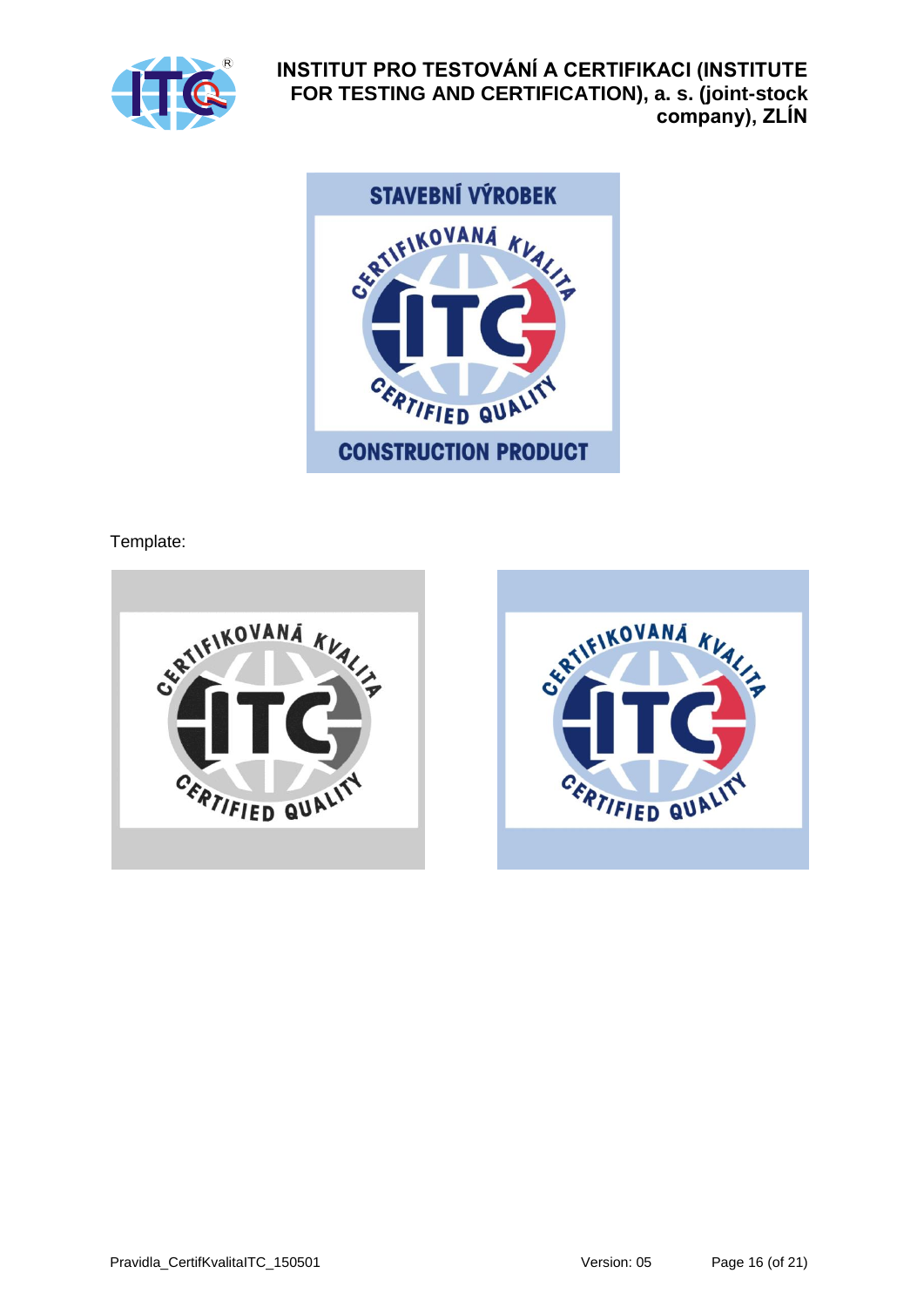



## **FLEXIBLE TEXTS (optional on agreement) PERMANENT TEXT**

**Font: AvantGarde CE CondMedium** (Adobe Font Folio C set), The smallest recommended size of the logo including the frame is 21 mm (font size 4b)



|           | <b>Pantone Solid</b><br>Coated | <b>CMYK</b>    | <b>RGB</b>                    |
|-----------|--------------------------------|----------------|-------------------------------|
| Blue:     | <b>PAN xxx C</b>               | 100, 83, 0, 22 | R 23, G 45, B<br>107          |
| Grey-blue | PAN yyy C                      | 22, 9, 0, 1    | R 178, G 200,<br><b>B</b> 229 |
| Red       | <b>PAN zzz C</b>               | 0, 95, 64, 0   | R 221, G 53, B<br>76          |

In …………………, date:

Statutory representative of the Company *Name, signature and seal*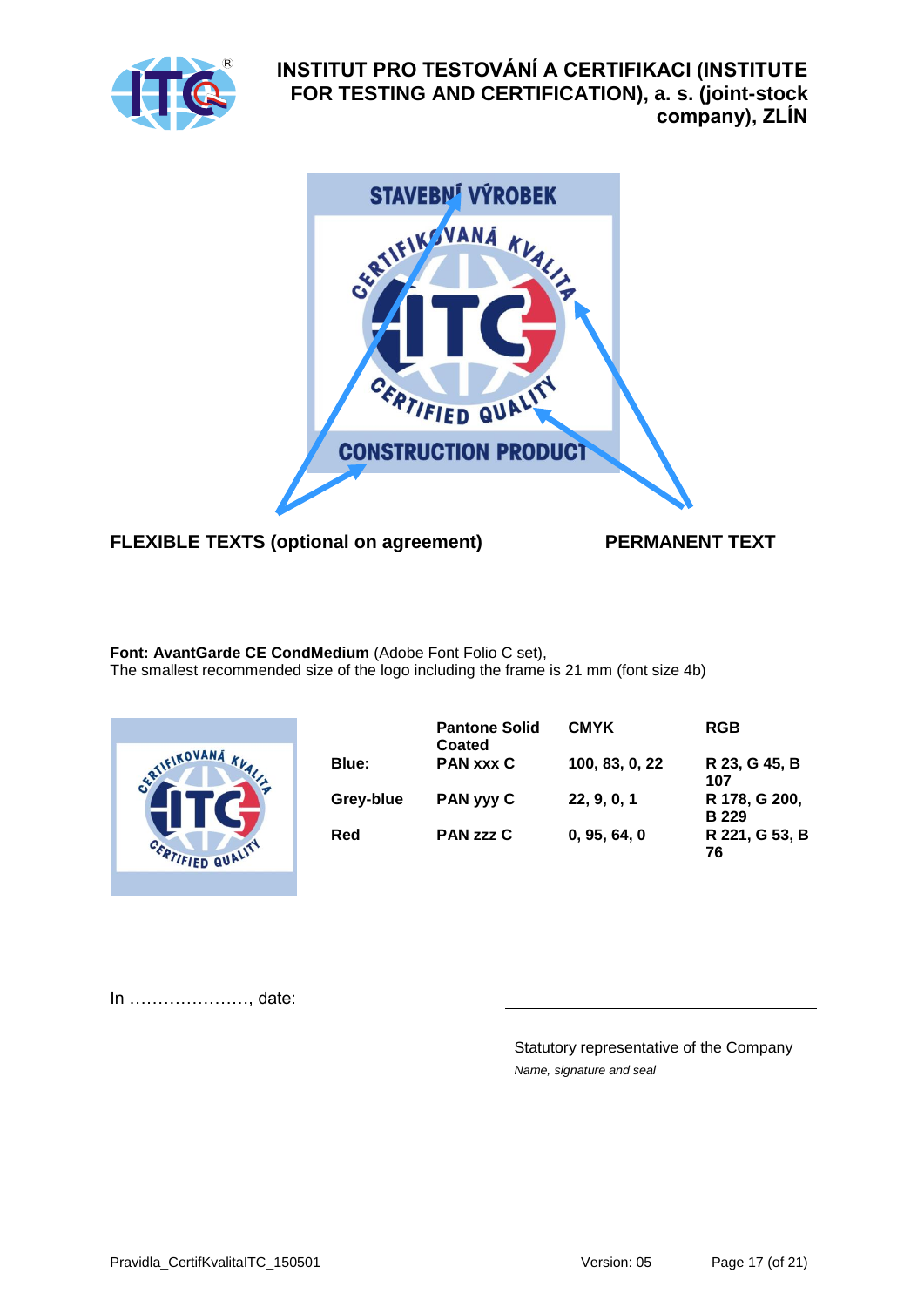

## <span id="page-17-0"></span>**ANNEX 2 - RULES OF CERTIFICATE USE**

#### **Rights of certificate holder:**

Publish complete or selected information on the certification in relation to the product or activities listed in the scope of the certificate applicability throughout the effectiveness period of the certificate:

- In all business correspondence, product catalogues, bids and tender applications,
- In advertisements and other forms of promotion and publicity of the company,
- In the documentation related to the certified product, process or service.

#### **Liabilities of certificate holder:**

- Statement of the whole certificate registration number in all written communication.
- Notification of the certification centre of the Institute for Testing and Certification, joint-stock company (hereinafter ITC) about all changes that might impact quality and/or safety of the certified product (change in technology, raw materials, technical requirements for the product, manufacture organisation etc.).
- Acceptance of ITC surveillance visits and conclusions drawn on the basis of these visits throughout the effectiveness period of the certificate.
- Cessation of use of the certificate (including all references to it) after the certificate expiration.
- Keeping record of all complaints and remedial measures.

#### **Incorrect Use or Abuse of Certificate**

Incorrect use of the certificate means any handling of the certificate not in compliance with the agreed rules but without causing any substantial damage to ITC and not done intentionally for the purpose of obtaining unfair advantage.

In the case of any such incorrect use the certificate validity will be suspended until complete remedy. ITC shall inform the client using the certificate incorrectly by registered letter without undue delay. ITC shall request the client´s standpoint within an appropriate deadline including specification of the remedial measures to be taken.

If the client responds within the required deadline and immediately takes the remedial measures with effective elimination of the undesirable condition then further investigation is desisted from (following a check of timeliness, effectiveness and completeness of the remedial measures taken).

In such case the certification centre of ITC will cancel the certificate validity suspension.

If the certificate holder fails to respond within the required deadline or if its standpoint to the finding is negative or the remedial measures taken do no immediately and effectively eliminate the undesirable state then the certificate is taken away from the holder.

Certificate abuse means handling the certificate in a manner breaking the agreed rules, damaging ITC and done intentionally with the aim to obtain unfair advantage.

Proceedings in court are not excluded in the case of proof of material damage to ITC by the certificate abuse. This also applies to cases when the certificate holder refuses to remedy the abuse.

A similar approach is applied by the ITC certification centre in the case of the certificate falsification.

#### **Reasons for Termination of Use of Document of Certification**

Certificate holders are notified by ITC of the fact that if any of the following circumstances occurs then the certificate holder will be liable to stop using the document of its certification immediately:

In the case of the certificate forfeiture, expiration, suspension or withdrawal.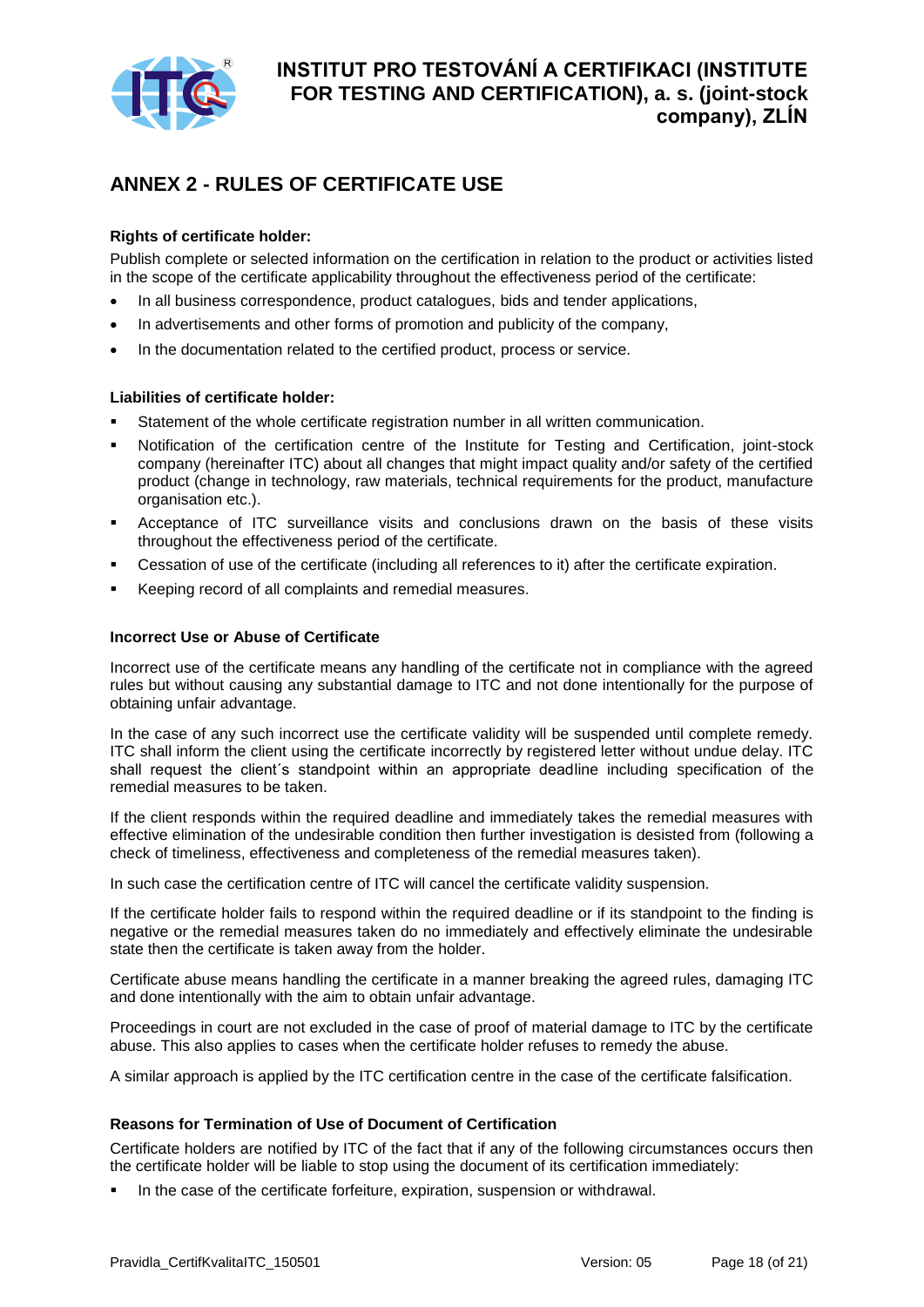

- In the case of change of the quality management system of the certificate holder in a manner not acceptable by the ITC certification centre and/or where there is a grounded expectation of a reduction of the certified product quality
- In the case of other circumstances that might unfavourably affect the product quality.

#### **Certification Marks**

Use of quality marks offered by ITC is governed by ITC in-house rules of use.

In ………………………..…. Date ………………………

Statutory representative of the Company *Name, signature and seal*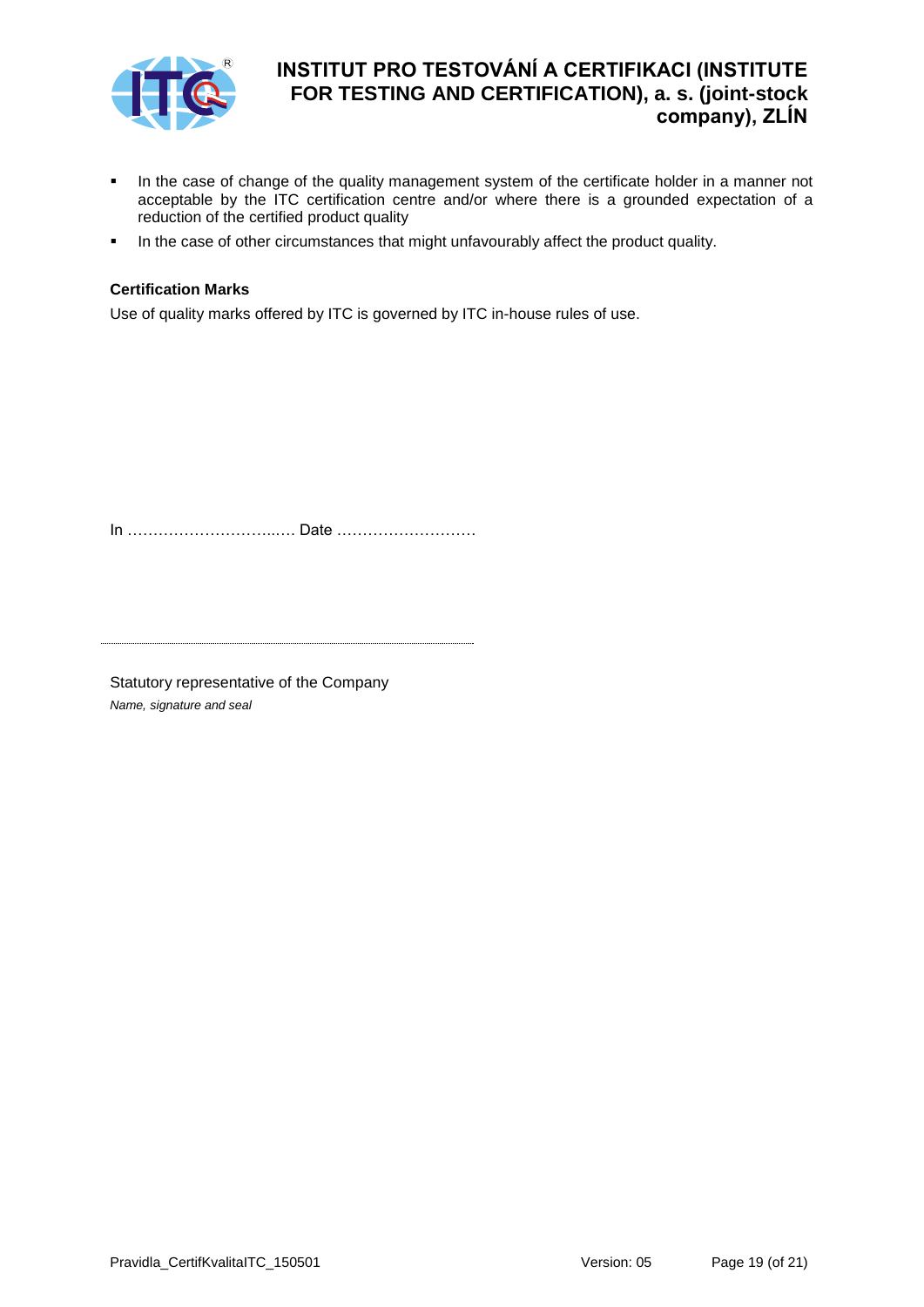

## <span id="page-19-0"></span>**ANNEX 3 - PRODUCT CERTIFICATE TEMPLATE**

**INSTITUT PRO TESTOVÁNÍ A CERTIFIKACI, a.s. [INSTITUTE FOR TESTING AND CERTIFICATION, joint-stock company]**  Zlín, Czech Republic – www.itczlin.cz

# **CERTIFICATE No. 15 0XXX V/ITC**

certifying that the product (product series)

**xxxxx Types xxxx**

Marketed by

## **xxxxxxxxxxxxxxxxxxxxxxx**

### **xxxxxxxxxxxx Business ID: yyyyyyyyyyyyy**

Complies with the requirements of the following technical specification:

#### **xxx**

The ITC product certification authority applied certification scheme 2in compliance with ČSN EN ISO/IEC 17067:2014 standard and the relevant parts of the above-mentioned specifications with a positive result. The certificate at the same time confirms that the manufacturer has an established system for stable quality assurance.

This certificate was issued on the basis of product description, documentation and test and evaluation results specified in the Final Protocol no 3130XXXXX/20xx.

*Conditions of certificate use and related information:*

- *1. This certificate only related to the above-mentioned product models.*
- *2. The manufacturer is liable to assure conformity of all products of the given model with the type assessed for the purpose of this Certificate issue.*
- *3. Validity of this certificate is conditioned by positive results of control test and evaluations performed at least once a year by the Institute for Testing and Certification, joint-stock company.*
- *4. The manufacturer is liable to inform the Institute for Testing and Certification, joint-stock company, about any change of raw materials, manufacturing technologies and the quality management system that might affect properties of the marketed product.*
- *5. When using the Certificate the Certificate holder shall observe the Rules for Use of Certificate accessible o[n www.itczlin.cz.](http://www.itczlin.cz/)*

Date of issue: yyyyyyyyyyyyy Ing. Pavel Vaněk